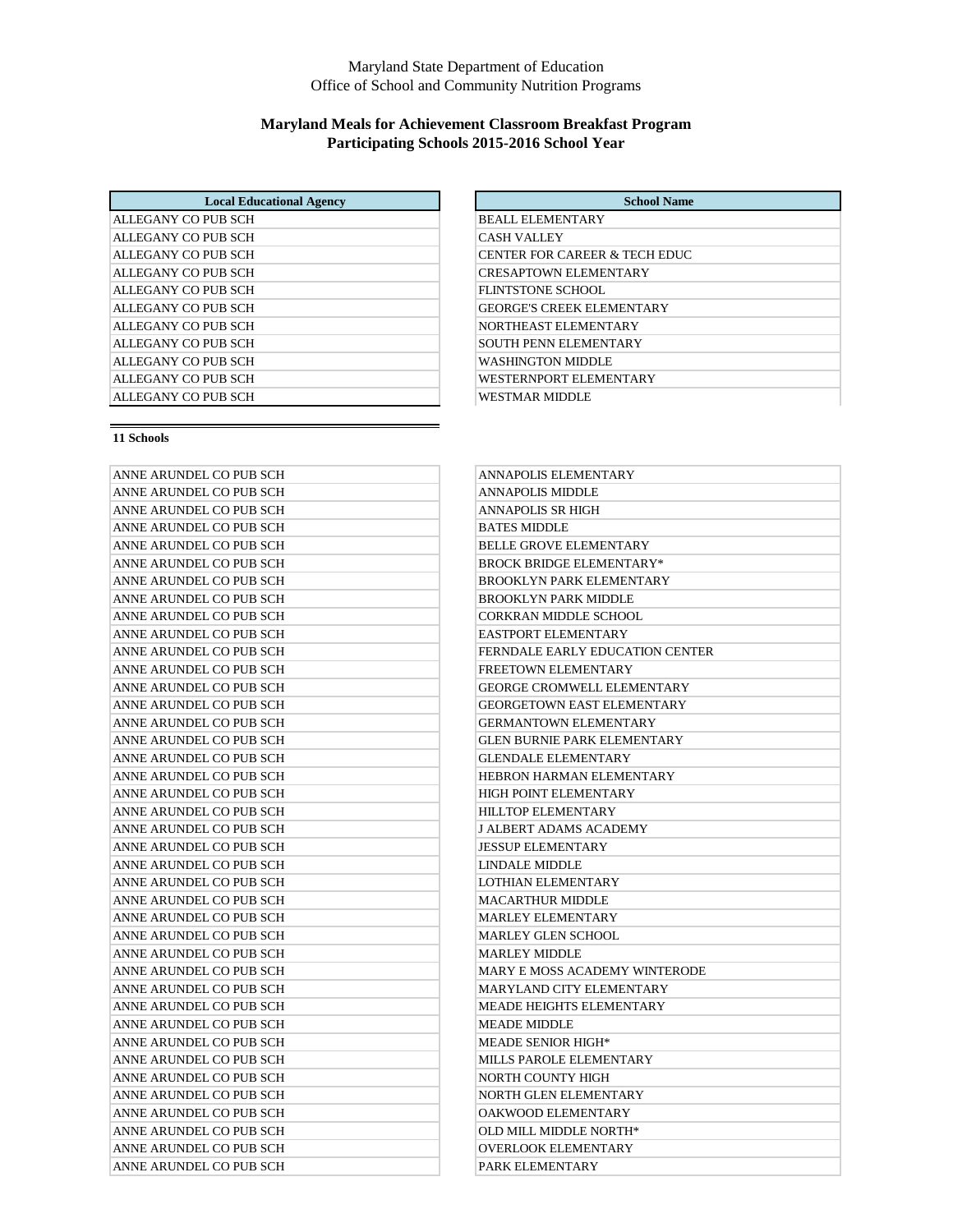| ANNE ARUNDEL CO PUB SCH |
|-------------------------|
| ANNE ARUNDEL CO PUB SCH |
| ANNE ARUNDEL CO PUB SCH |
| ANNE ARUNDEL CO PUB SCH |
| ANNE ARUNDEL CO PUB SCH |
| ANNE ARUNDEL CO PUR SCH |
| ANNE ARUNDEL CO PUB SCH |
| ANNE ARUNDEL CO PUB SCH |
| ANNE ARUNDEL CO PUB SCH |

#### PHOENIX ACADEMY POINT PLEASANT ELEM RICHARD HENRY LEE ELEMENTARY RIPPLING WOODS ELEMENTARY RUTH PARKER EASON SCHOOL SOUTHGATE ELEMENTARY TYLER HEIGHTS ELEMENTARY VAN BOKKELEN ELEMENTARY WOODSIDE ELEMENTARY

#### **49 Schools**

| <b>BALTIMORE CO PUB SCH</b> | BALTIMORE HIGHLANDS ELEMENTARY    |
|-----------------------------|-----------------------------------|
| <b>BALTIMORE CO PUB SCH</b> | <b>BATTLE GROVE ELEMENTARY</b>    |
| <b>BALTIMORE CO PUB SCH</b> | <b>BATTLE MONUMENT SCHOOL*</b>    |
| <b>BALTIMORE CO PUB SCH</b> | <b>BEAR CREEK ELEMENTARY</b>      |
| <b>BALTIMORE CO PUB SCH</b> | <b>BEDFORD ELEMENTARY</b>         |
| <b>BALTIMORE CO PUB SCH</b> | <b>BERKSHIRE ELEMENTARY</b>       |
| <b>BALTIMORE CO PUB SCH</b> | CAMPFIELD EARLY CHILDHOOD CTR     |
| BALTIMORE CO PUB SCH        | <b>CHADWICK ELEMENTARY</b>        |
| <b>BALTIMORE CO PUB SCH</b> | <b>CHARLESMONT ELEMENTARY</b>     |
| <b>BALTIMORE CO PUB SCH</b> | <b>CHASE ELEMENTARY</b>           |
| <b>BALTIMORE CO PUB SCH</b> | <b>CHURCH LANE ELEMENTARY*</b>    |
| <b>BALTIMORE CO PUB SCH</b> | <b>COLGATE ELEMENTARY</b>         |
| <b>BALTIMORE CO PUB SCH</b> | <b>CROSSROADS CENTER</b>          |
| <b>BALTIMORE CO PUB SCH</b> | DEEP CREEK ELEMENTARY             |
| <b>BALTIMORE CO PUB SCH</b> | DEEP CREEK MIDDLE                 |
| <b>BALTIMORE CO PUB SCH</b> | DOGWOOD ELEMENTARY                |
| <b>BALTIMORE CO PUB SCH</b> | <b>DUNDALK ELEMENTARY</b>         |
| <b>BALTIMORE CO PUB SCH</b> | <b>DUNDALK MIDDLE</b>             |
| <b>BALTIMORE CO PUB SCH</b> | EDMONDSON HEIGHTS ELEMENTARY      |
| BALTIMORE CO PUB SCH        | ELMWOOD ELEMENTARY                |
| <b>BALTIMORE CO PUB SCH</b> | FEATHERBED LANE ELEMENTARY        |
| <b>BALTIMORE CO PUB SCH</b> | <b>GENL JOHN STRICKER MIDDLE*</b> |
| <b>BALTIMORE CO PUB SCH</b> | <b>GLENMAR ELEMENTARY</b>         |
| <b>BALTIMORE CO PUB SCH</b> | <b>GOLDEN RING MIDDLE</b>         |
| <b>BALTIMORE CO PUB SCH</b> | HALETHORPE ELEMENTARY*            |
| <b>BALTIMORE CO PUB SCH</b> | <b>HALSTEAD ACADEMY</b>           |
| <b>BALTIMORE CO PUB SCH</b> | HAWTHORNE ELEMENTARY              |
| <b>BALTIMORE CO PUB SCH</b> | HEBBVILLE ELEMENTARY              |
| <b>BALTIMORE CO PUB SCH</b> | <b>HERNWOOD ELEMENTARY</b>        |
| <b>BALTIMORE CO PUB SCH</b> | <b>HOLABIRD MIDDLE</b>            |
| <b>BALTIMORE CO PUB SCH</b> | JOHNNYCAKE ELEMENTARY             |
| <b>BALTIMORE CO PUB SCH</b> | <b>LANSDOWNE ELEMENTARY</b>       |
| <b>BALTIMORE CO PUB SCH</b> | <b>LANSDOWNE MIDDLE</b>           |
| <b>BALTIMORE CO PUB SCH</b> | LOCH RAVEN TECH ACADEMY           |
| BALTIMORE CO PUB SCH        | <b>LOGAN ELEMENTARY</b>           |
| BALTIMORE CO PUB SCH        | MAIDEN CHOICE SCHOOL              |
| BALTIMORE CO PUB SCH        | MARS ESTATES ELEMENTARY           |
| BALTIMORE CO PUB SCH        | MARTIN BLVD ELEMENTARY            |
| <b>BALTIMORE CO PUB SCH</b> | MCCORMICK ELEMENTARY              |
| <b>BALTIMORE CO PUB SCH</b> | <b>MIDDLE RIVER MIDDLE</b>        |
| <b>BALTIMORE CO PUB SCH</b> | MIDDLESEX ELEMENTARY              |
| <b>BALTIMORE CO PUB SCH</b> | MILBROOK ELEMENTARY               |
| <b>BALTIMORE CO PUB SCH</b> | NORWOOD ELEMENTARY                |
| <b>BALTIMORE CO PUB SCH</b> | <b>OWINGS MILLS ELEMENTARY</b>    |
| <b>BALTIMORE CO PUB SCH</b> | PADONIA INTERNATIONAL ELEMENTA    |
| <b>BALTIMORE CO PUB SCH</b> | PLEASANT PLAINS ELEMENTARY        |
|                             |                                   |

| BALTIMORE HIGHLANDS ELEMENTARY    |
|-----------------------------------|
| BATTLE GROVE ELEMENTARY           |
| <b>BATTLE MONUMENT SCHOOL*</b>    |
| <b>BEAR CREEK ELEMENTARY</b>      |
| <b>BEDFORD ELEMENTARY</b>         |
| <b>BERKSHIRE ELEMENTARY</b>       |
| CAMPFIELD EARLY CHILDHOOD CTR     |
| <b>CHADWICK ELEMENTARY</b>        |
| <b>CHARLESMONT ELEMENTARY</b>     |
| <b>CHASE ELEMENTARY</b>           |
| <b>CHURCH LANE ELEMENTARY*</b>    |
| <b>COLGATE ELEMENTARY</b>         |
| <b>CROSSROADS CENTER</b>          |
| DEEP CREEK ELEMENTARY             |
| <b>DEEP CREEK MIDDLE</b>          |
| DOGWOOD ELEMENTARY                |
| <b>DUNDALK ELEMENTARY</b>         |
| DUNDALK MIDDLE                    |
| EDMONDSON HEIGHTS ELEMENTARY      |
| <b>ELMWOOD ELEMENTARY</b>         |
| FEATHERBED LANE ELEMENTARY        |
| <b>GENL JOHN STRICKER MIDDLE*</b> |
| <b>GLENMAR ELEMENTARY</b>         |
| <b>GOLDEN RING MIDDLE</b>         |
| <b>HALETHORPE ELEMENTARY*</b>     |
| <b>HALSTEAD ACADEMY</b>           |
| <b>HAWTHORNE ELEMENTARY</b>       |
| <b>HEBBVILLE ELEMENTARY</b>       |
| <b>HERNWOOD ELEMENTARY</b>        |
| <b>HOLABIRD MIDDLE</b>            |
| JOHNNYCAKE ELEMENTARY             |
| LANSDOWNE ELEMENTARY              |
| LANSDOWNE MIDDLE                  |
| LOCH RAVEN TECH ACADEMY           |
| <b>LOGAN ELEMENTARY</b>           |
| MAIDEN CHOICE SCHOOL              |
| <b>MARS ESTATES ELEMENTARY</b>    |
| MARTIN BLVD ELEMENTARY            |
| MCCORMICK ELEMENTARY              |
| <b>MIDDLE RIVER MIDDLE</b>        |
| MIDDLESEX ELEMENTARY              |
| MILBROOK ELEMENTARY               |
| NORWOOD ELEMENTARY                |
| OWINGS MILLS ELEMENTARY           |
| PADONIA INTERNATIONAL ELEMENTA    |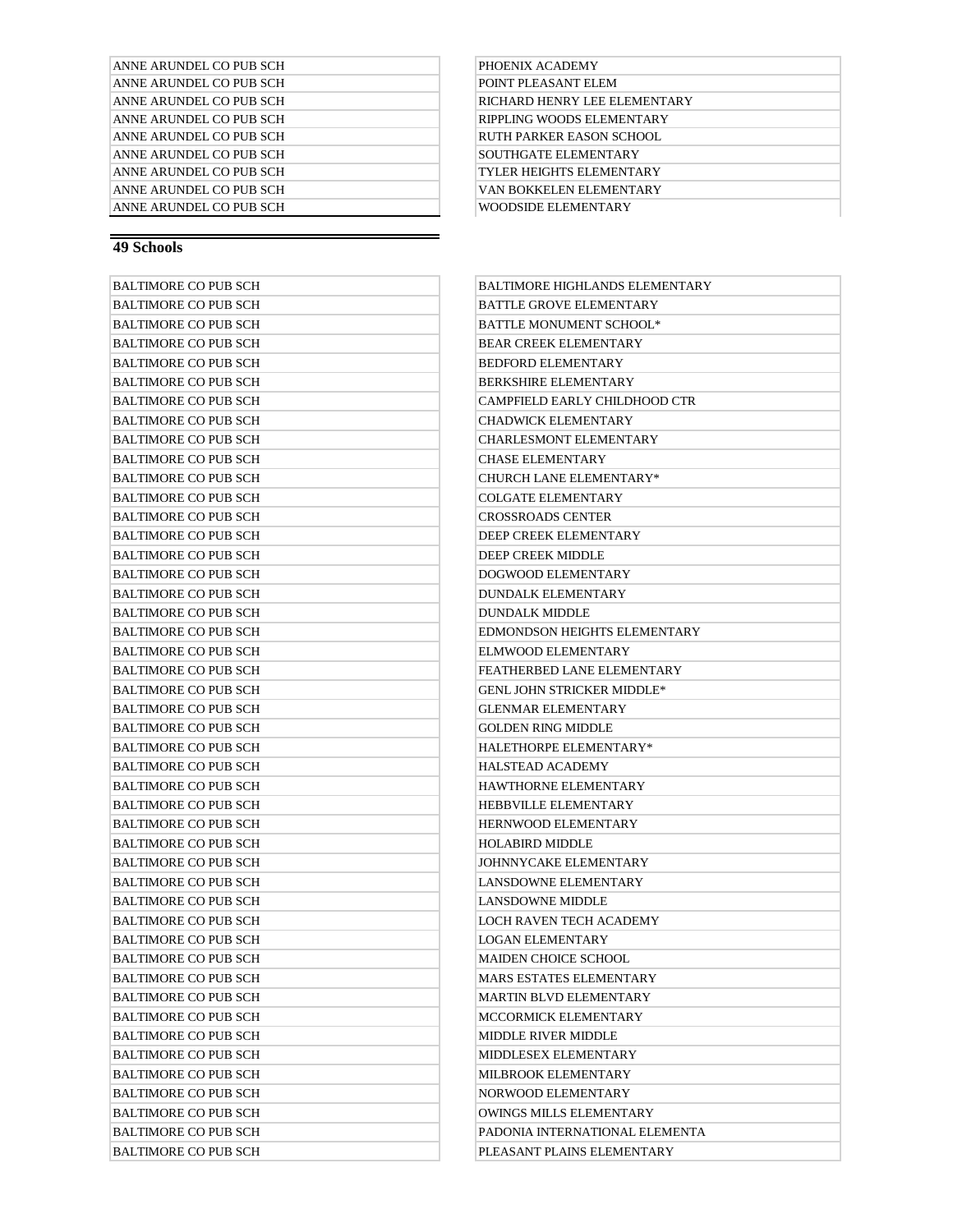| <b>BALTIMORE CO PUB SCH</b> | POWHATAN ELEMENTARY             |
|-----------------------------|---------------------------------|
| <b>BALTIMORE CO PUB SCH</b> | RANDALLSTOWN ELEMENTARY         |
| <b>BALTIMORE CO PUB SCH</b> | <b>RIDGE RUXTON SCHOOL*</b>     |
| <b>BALTIMORE CO PUB SCH</b> | RIVERVIEW ELEMENTARY            |
| <b>BALTIMORE CO PUB SCH</b> | <b>ROSEDALE CENTER*</b>         |
| <b>BALTIMORE CO PUB SCH</b> | SANDALWOOD ELEMENTARY           |
| <b>BALTIMORE CO PUB SCH</b> | SANDY PLAINS ELEMENTARY         |
| <b>BALTIMORE CO PUB SCH</b> | <b>SCOTTS BRANCH ELEMENTARY</b> |
| BALTIMORE CO PUB SCH        | <b>SENECA ELEMENTARY</b>        |
| <b>BALTIMORE CO PUB SCH</b> | <b>SHADY SPRING ELEMENTARY</b>  |
| <b>BALTIMORE CO PUB SCH</b> | <b>SOUTHWEST ACADEMY</b>        |
| <b>BALTIMORE CO PUB SCH</b> | STEMMERS RUN MIDDLE*            |
| <b>BALTIMORE CO PUB SCH</b> | <b>SUSSEX ELEMENTARY</b>        |
| <b>BALTIMORE CO PUB SCH</b> | VICTORY VILLA ELEMENTARY        |
| <b>BALTIMORE CO PUB SCH</b> | WHITE OAK SCHOOL                |
| <b>BALTIMORE CO PUB SCH</b> | WINDSOR MILL MIDDLE*            |
| <b>BALTIMORE CO PUB SCH</b> | <b>WINFIELD ELEMENTARY</b>      |
| <b>BALTIMORE CO PUB SCH</b> | <b>WOODLAWN MIDDLE</b>          |
| <b>BALTIMORE CO PUB SCH</b> | <b>WOODMOOR ELEMENTARY</b>      |
|                             |                                 |

| POWHATAN ELEMENTARY             |
|---------------------------------|
| RANDALLSTOWN ELEMENTARY         |
| <b>RIDGE RUXTON SCHOOL*</b>     |
| RIVERVIEW ELEMENTARY            |
| <b>ROSEDALE CENTER*</b>         |
| SANDALWOOD ELEMENTARY           |
| SANDY PLAINS ELEMENTARY         |
| <b>SCOTTS BRANCH ELEMENTARY</b> |
| <b>SENECA ELEMENTARY</b>        |
| <b>SHADY SPRING ELEMENTARY</b>  |
| SOUTHWEST ACADEMY               |
| STEMMERS RUN MIDDLE*            |
| <b>SUSSEX ELEMENTARY</b>        |
| VICTORY VILLA ELEMENTARY        |
| WHITE OAK SCHOOL                |
| WINDSOR MILL MIDDLE*            |
| WINFIELD ELEMENTARY             |
| WOODLAWN MIDDLE                 |
| <b>WOODMOOR ELEMENTARY</b>      |

| <b>CAROLINE CO PUB SCH</b> |  |
|----------------------------|--|
| CAROLINE CO PUB SCH        |  |
| CAROLINE CO PUB SCH        |  |
| CAROLINE CO PUB SCH        |  |
| CAROLINE CO PUB SCH        |  |
| CAROLINE CO PUB SCH        |  |
| CAROLINE CO PUB SCH        |  |
| CAROLINE CO PUB SCH        |  |
| CAROLINE CO PUB SCH        |  |
| CAROLINE CO PUB SCH        |  |
| CAROLINE CO PUB SCH        |  |

## COL RICHARDSON HIGH COL RICHARDSON MIDDLE DENTON ELEMENTARY FAMILY SUPPORT CENTER FEDERALSBURG ELEMENTARY GREENSBORO ELEMENTARY JUDY CENTER EARLY HEADSTART LOCKERMAN MIDDLE NORTH CAROLINE HIGH\* PRESTON ELEMENTARY  $\mathsf{RIDGELY}$ ELEMENTARY\*

#### **11 Schools**

| CARROLL CO PUB SCH | <b>CROSSROADS MIDDLE SCHOOL</b> |
|--------------------|---------------------------------|
| CARROLL CO PUB SCH | ELMER A WOLFE ELEMENTARY*       |
| CARROLL CO PUB SCH | <b>GATEWAY SCHOOL</b>           |
| CARROLL CO PUB SCH | <b>ROBERT MOTON ELEMENTARY</b>  |
| CARROLL CO PUB SCH | <b>TANEYTOWN ELEMENTARY</b>     |

| ICECIL CO PUB SCH | <b>BAINBRIDGE ELEMENTARY</b>   |
|-------------------|--------------------------------|
| CECIL CO PUB SCH  | <b>BAY VIEW ELEMENTARY</b>     |
| ICECIL CO PUB SCH | <b>CECIL MANOR ELEMENTARY</b>  |
| CECIL CO PUB SCH  | <b>CECILTON ELEMENTARY</b>     |
| CECIL CO PUB SCH  | <b>CHARLESTOWN ELEMENTARY</b>  |
| CECIL CO PUB SCH  | ELKTON HIGH                    |
| CECIL CO PUB SCH  | <b>ELKTON MIDDLE</b>           |
| CECIL CO PUB SCH  | <b>GILPIN MANOR ELEMENTARY</b> |
| CECIL CO PUB SCH  | <b>HOLLY HALL ELEMENTARY</b>   |
| ICECIL CO PUB SCH | NORTH EAST ELEMENTARY          |
| CECIL CO PUB SCH  | <b>NORTH EAST MIDDLE</b>       |
| CECIL CO PUB SCH  | RISING SUN ELEMENTARY          |
| ICECIL CO PUB SCH | THOMSON ESTATES ELEMENTARY     |

| CROSSROADS MIDDLE SCHOOL  |
|---------------------------|
| ELMER A WOLFE ELEMENTARY* |
| GATEWAY SCHOOL            |
| ROBERT MOTON ELEMENTARY   |
| TANEYTOWN ELEMENTARY      |
|                           |

| BAINBRIDGE ELEMENTARY          |
|--------------------------------|
| <b>BAY VIEW ELEMENTARY</b>     |
| <b>CECIL MANOR ELEMENTARY</b>  |
| <b>CECILTON ELEMENTARY</b>     |
| <b>CHARLESTOWN ELEMENTARY</b>  |
| ELKTON HIGH                    |
| ELKTON MIDDLE                  |
| <b>GILPIN MANOR ELEMENTARY</b> |
| <b>HOLLY HALL ELEMENTARY</b>   |
| NORTH EAST ELEMENTARY          |
| NORTH EAST MIDDLE              |
| RISING SUN ELEMENTARY          |
| THOMSON ESTATES ELEMENTARY     |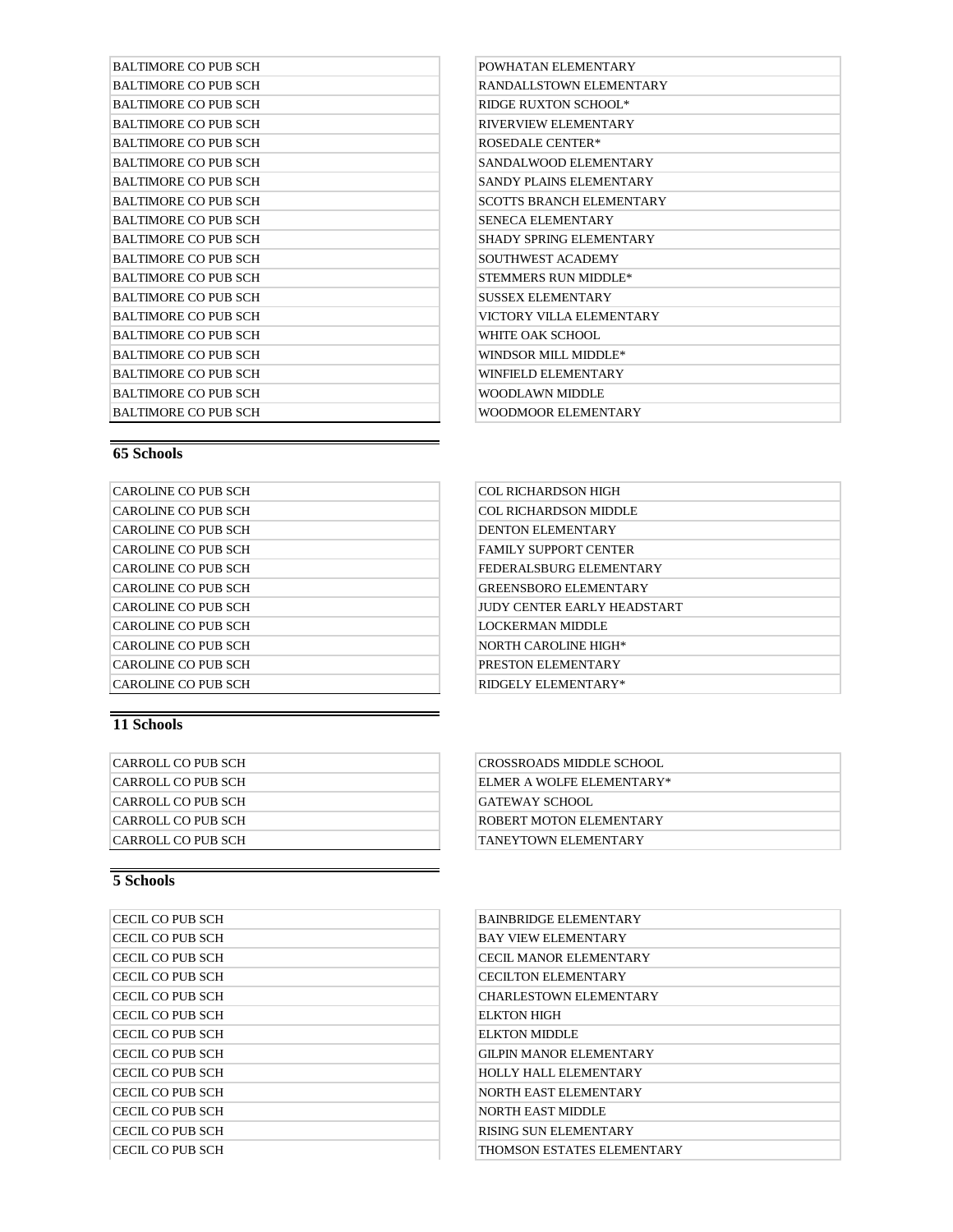| CHARLES CO BRD OF ED        | ARTHUR MIDDLETON ELEMENTARY     |
|-----------------------------|---------------------------------|
| <b>CHARLES CO BRD OF ED</b> | <b>BENJAMIN STODDERT MIDDLE</b> |
| <b>CHARLES CO BRD OF ED</b> | C PAUL BARNHART ELEMENTARY      |
| CHARLES CO BRD OF ED        | DR GUSTAVUS BROWN ELEMENTARY    |
| CHARLES CO BRD OF ED        | DR SAMUEL A MUDD ELEMENTARY     |
| <b>CHARLES CO BRD OF ED</b> | EVA TURNER ELEMENTARY           |
| CHARLES CO BRD OF ED        | F B GWYNN EDUCATIONAL CENTER    |
| <b>CHARLES CO BRD OF ED</b> | <b>GALE-BAILEY ELEMENTARY</b>   |
| <b>CHARLES CO BRD OF ED</b> | <b>GENERAL SMALLWOOD MIDDLE</b> |
| <b>CHARLES CO BRD OF ED</b> | <b>INDIAN HEAD ELEMENTARY</b>   |
| <b>CHARLES CO BRD OF ED</b> | J C PARKS ELEMENTARY            |
| <b>CHARLES CO BRD OF ED</b> | J P RYON ELEMENTARY             |
| CHARLES CO BRD OF ED        | JOHN HANSON MIDDLE SCHOOL.      |
| <b>CHARLES CO BRD OF ED</b> | MT HOPE/NANJEMOY ELEMENTARY     |

| ARTHUR MIDDLETON ELEMENTARY         |
|-------------------------------------|
| <b>BENJAMIN STODDERT MIDDLE</b>     |
| C PAUL BARNHART ELEMENTARY          |
| DR GUSTAVUS BROWN ELEMENTARY        |
| DR SAMUEL A MUDD ELEMENTARY         |
| <b>EVA TURNER ELEMENTARY</b>        |
| <b>F B GWYNN EDUCATIONAL CENTER</b> |
| <b>GALE-BAILEY ELEMENTARY</b>       |
| <b>GENERAL SMALLWOOD MIDDLE</b>     |
| <b>INDIAN HEAD ELEMENTARY</b>       |
| <b>J C PARKS ELEMENTARY</b>         |
| <b>J P RYON ELEMENTARY</b>          |
| JOHN HANSON MIDDLE SCHOOL           |
| MT HOPE/NANIEMOY EI EMENTARY        |

#### **14 Schools**

| DORCHESTER CO BOARD OF ED | <b>CHOPTANK ELEMENTARY</b> |
|---------------------------|----------------------------|
| DORCHESTER CO BOARD OF ED | HURLOCK ELEMENTARY         |
| DORCHESTER CO BOARD OF ED | <b>MACES LANE MIDDLE</b>   |
| DORCHESTER CO BOARD OF ED | <b>MAPLE ELEMENTARY</b>    |
| DORCHESTER CO BOARD OF ED | NEW DIRECTIONS LEARNING A  |
| DORCHESTER CO BOARD OF ED | NORTH DORCHESTER MIDDLE    |
| DORCHESTER CO BOARD OF ED | SANDY HILL ELEMENTARY      |
| DORCHESTER CO BOARD OF ED | <b>VIENNA ELEMENTARY</b>   |
| DORCHESTER CO BOARD OF ED | WARWICK ELEMENTARY*        |
|                           |                            |

| DORCHESTER CO BOARD OF ED | CHOPTANK ELEMENTARY                            |
|---------------------------|------------------------------------------------|
| DORCHESTER CO BOARD OF ED | HURLOCK ELEMENTARY                             |
| DORCHESTER CO BOARD OF ED | MACES LANE MIDDLE                              |
| DORCHESTER CO BOARD OF ED | MAPLE ELEMENTARY                               |
| DORCHESTER CO BOARD OF ED | NEW DIRECTIONS LEARNING ACADEMY (ALT. SCHOOL)* |
| DORCHESTER CO BOARD OF ED | NORTH DORCHESTER MIDDLE                        |
| DORCHESTER CO BOARD OF ED | SANDY HILL ELEMENTARY                          |
| DORCHESTER CO BOARD OF ED | <b>VIENNA ELEMENTARY</b>                       |

**9 Schools**

| <b>FREDERICK CO PUB SCH</b> |  |
|-----------------------------|--|
| <b>FREDERICK CO PUB SCH</b> |  |
| <b>FREDERICK CO PUB SCH</b> |  |
| FREDERICK CO PUB SCH        |  |
| <b>FREDERICK CO PUB SCH</b> |  |
| <b>FREDERICK CO PUB SCH</b> |  |
| <b>FREDERICK CO PUB SCH</b> |  |
| <b>FREDERICK CO PUB SCH</b> |  |
| <b>FREDERICK CO PUB SCH</b> |  |
| <b>FREDERICK CO PUB SCH</b> |  |
| <b>FREDERICK CO PUB SCH</b> |  |
| FREDERICK CO PUB SCH        |  |

## BALLENGER CREEK ELEMENTARY BRUNSWICK ELEMENTARY\*  $CRESTWOOD$  MIDDLE SCHOOL\* HEATHER RIDGE HIGH SCHOOL HEATHER RIDGE MIDDLE HILLCREST ELEMENTARY LINCOLN ELEMENTARY MONOCACY ELEMENTARY NORTH FREDERICK ELEMENTARY SPRING RIDGE ELEMENTARY WAVERLEY ELEMENTARY WEST FREDERICK MIDDLE

| GARRETT CO PUB SCH | <b>ACCIDENT ELEMENTARY</b>     |
|--------------------|--------------------------------|
| GARRETT CO PUB SCH | <b>BROAD FORD ELEMENTARY</b>   |
| GARRETT CO PUB SCH | <b>CRELLIN ELEMENTARY</b>      |
| GARRETT CO PUB SCH | <b>FRIENDSVILLE ELEMENTARY</b> |
| GARRETT CO PUB SCH | <b>GRANTSVILLE ELEMENTARY</b>  |
| GARRETT CO PUB SCH | HICKORY ENVIRONMENTAL ED CTR*  |
| GARRETT CO PUB SCH | <b>NORTHERN MIDDLE</b>         |
| GARRETT CO PUB SCH | <b>SOUTHERN MIDDLE</b>         |
| GARRETT CO PUB SCH | YOUGH GLADES ELEMENTARY        |
|                    |                                |

| ACCIDENT ELEMENTARY            |  |
|--------------------------------|--|
| BROAD FORD ELEMENTARY          |  |
| <b>CRELLIN ELEMENTARY</b>      |  |
| <b>FRIENDSVILLE ELEMENTARY</b> |  |
| <b>GRANTSVILLE ELEMENTARY</b>  |  |
| HICKORY ENVIRONMENTAL ED CTR*  |  |
| NORTHERN MIDDLE                |  |
| <b>SOUTHERN MIDDLE</b>         |  |
| YOUGH GLADES ELEMENTARY        |  |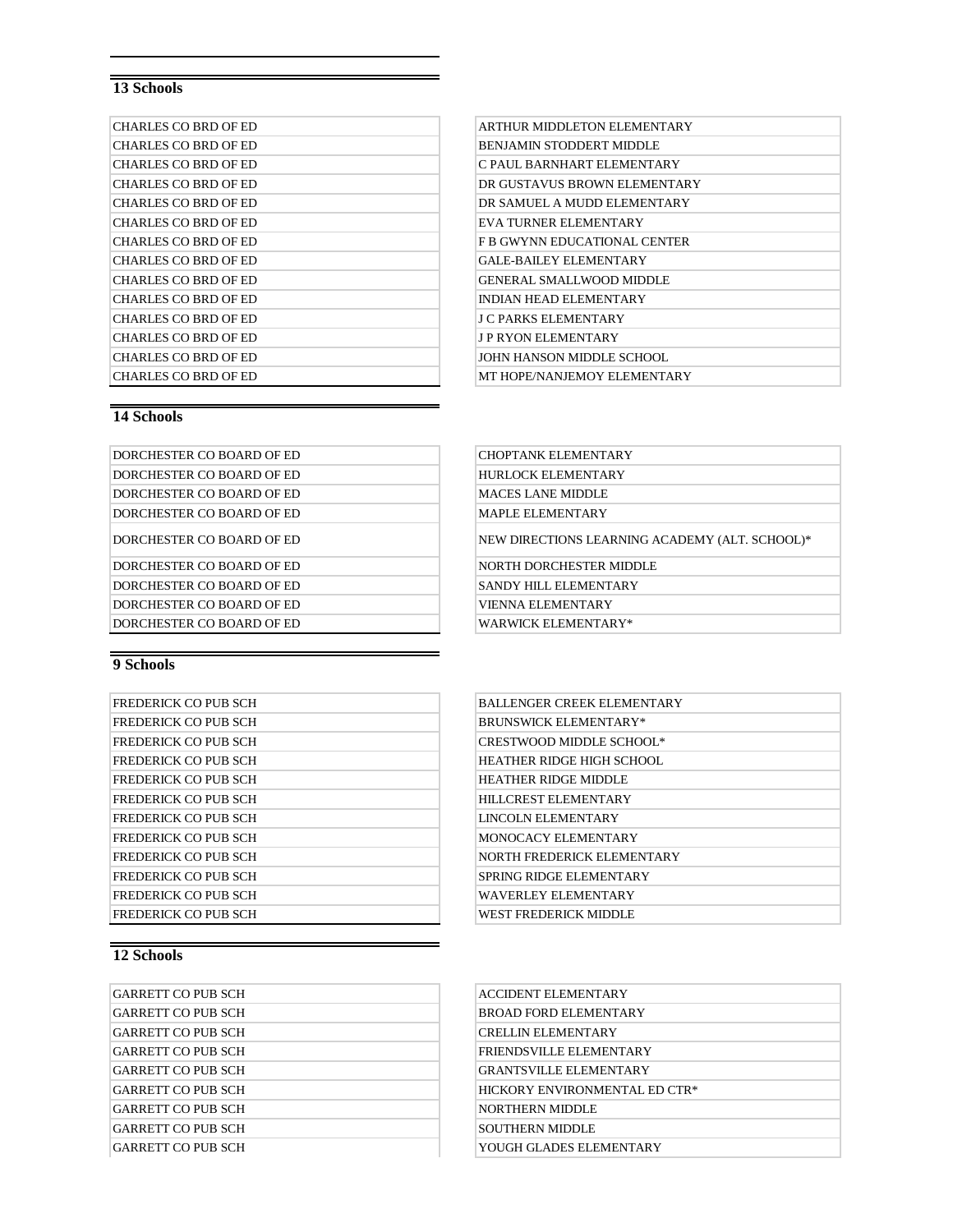| <b>HARFORD CO PUB SCH</b> | <b>ABERDEEN MIDDLE</b>               |
|---------------------------|--------------------------------------|
| <b>HARFORD CO PUB SCH</b> | <b>BAKERFIELD ELEMENTARY</b>         |
| HARFORD CO PUB SCH        | DEERFIELD ELEMENTARY                 |
| HARFORD CO PUB SCH        | EDGEWOOD ELEMENTARY                  |
| HARFORD CO PUB SCH        | EDGEWOOD MIDDLE                      |
| HARFORD CO PUB SCH        | <b>GD LISBY ELEMENTARY HILLSDALE</b> |
| HARFORD CO PUB SCH        | HALLS CROSS ROADS ELEMENTARY         |
| HARFORD CO PUB SCH        | HAVRE DE GRACE ELEMENTARY            |
| HARFORD CO PUB SCH        | <b>HAVRE DE GRACE MIDDLE*</b>        |
| HARFORD CO PUB SCH        | JOPPATOWNE ELEMENTARY                |
| HARFORD CO PUB SCH        | MAGNOLIA ELEMENTARY                  |
| HARFORD CO PUB SCH        | <b>MAGNOLIA MIDDLE</b>               |
| HARFORD CO PUB SCH        | RIVERSIDE ELEMENTARY                 |
| HARFORD CO PUB SCH        | ROYEWILLIAMS ELEMENTARY              |
| HARFORD CO PUB SCH        | WM PACA OLD POST                     |

| <b>ABERDEEN MIDDLE</b>           |
|----------------------------------|
| <b>BAKERFIELD ELEMENTARY</b>     |
| DEERFIELD ELEMENTARY             |
| EDGEWOOD ELEMENTARY              |
| EDGEWOOD MIDDLE                  |
| G D LISBY ELEMENTARY HILLSDALE   |
| HALLS CROSS ROADS ELEMENTARY     |
| <b>HAVRE DE GRACE ELEMENTARY</b> |
| <b>HAVRE DE GRACE MIDDLE*</b>    |
| <b>JOPPATOWNE ELEMENTARY</b>     |
| MAGNOLIA ELEMENTARY              |
| MAGNOLIA MIDDLE                  |
| RIVERSIDE ELEMENTARY             |
| ROYEWILLIAMS ELEMENTARY          |
| WM PACA OLD POST                 |

# **15 Schools**

| <b>HOWARD CO PUB SCH</b> | <b>BOLLMAN BRIDGE ELEMENTARY</b> |
|--------------------------|----------------------------------|
| <b>HOWARD CO PUB SCH</b> | BRYANT WOODS ELEMENTARY          |
| <b>HOWARD CO PUB SCH</b> | <b>CRADLEROCK ELEMENTARY</b>     |
| <b>HOWARD CO PUB SCH</b> | <b>GUILFORD ELEMENTARY</b>       |
| <b>HOWARD CO PUB SCH</b> | HOMEWOOD SCHOOL                  |
| <b>HOWARD CO PUB SCH</b> | LAKE ELKHORN MIDDLE              |
| <b>HOWARD CO PUB SCH</b> | LAUREL WOODS ELEMENTARY          |
| <b>HOWARD CO PUB SCH</b> | LONGFELLOW ELEMENTARY            |
| <b>HOWARD CO PUB SCH</b> | OAKLAND MILLS MIDDLE             |
| <b>HOWARD CO PUB SCH</b> | PHELPS LUCK ELEMENTARY           |
| <b>HOWARD CO PUB SCH</b> | RUNNING BROOK ELEMENTARY         |
| <b>HOWARD CO PUB SCH</b> | <b>STEVENS FOREST ELEMENTARY</b> |
| <b>HOWARD CO PUB SCH</b> | <b>SWANSFIELD ELEMENTARY</b>     |
| <b>HOWARD CO PUB SCH</b> | TALBOTT SPRINGS ELEMENTARY*      |

| BOLLMAN BRIDGE ELEMENTARY     |
|-------------------------------|
| BRYANT WOODS ELEMENTARY       |
| <b>CRADI EROCK ELEMENTARY</b> |
| <b>GUILFORD ELEMENTARY</b>    |
| HOMEWOOD SCHOOL               |
| LAKE ELKHORN MIDDLE           |
| LAUREL WOODS ELEMENTARY       |
| LONGFELLOW ELEMENTARY         |
| OAKLAND MILLS MIDDLE          |
| PHELPS LUCK ELEMENTARY        |
| RUNNING BROOK ELEMENTARY      |
| STEVENS FOREST ELEMENTARY     |
| <b>SWANSFIELD ELEMENTARY</b>  |
| TALBOTT SPRINGS ELEMENTARY*   |

## **14 Schools**

| KENT CO BRD OF ED | <b>GALENA ELEMENTARY SCHOOL</b> |
|-------------------|---------------------------------|
| KENT CO BRD OF ED | H H GARNETT ELEMENTARY          |
| KENT CO BRD OF ED | KENT COUNTY MIDDLE SCHOOL       |
| KENT CO BRD OF ED | MILLINGTON ELEMENTARY           |
| KENT CO BRD OF ED | <b>ROCK HALL ELEMENTARY</b>     |
| KENT CO BRD OF ED | <b>WORTON ELEMENTARY</b>        |

| <b>GALENA ELEMENTARY SCHOOL</b>  |
|----------------------------------|
| <b>H H GARNETT ELEMENTARY</b>    |
| <b>KENT COUNTY MIDDLE SCHOOL</b> |
| <b>MILLINGTON ELEMENTARY</b>     |
| ROCK HALL ELEMENTARY             |
| <b>WORTON ELEMENTARY</b>         |
|                                  |

| MONTGOMERY CO PUB SCH | A MARIO LOIEDERMAN MIDDLE       |
|-----------------------|---------------------------------|
| MONTGOMERY CO PUB SCH | ALBERT EINSTEIN HIGH            |
| MONTGOMERY CO PUB SCH | <b>ARCOLA ELEMENTARY</b>        |
| MONTGOMERY CO PUB SCH | ARGYLE MIDDLE                   |
| MONTGOMERY CO PUB SCH | <b>BEL PRE ELEMENTARY</b>       |
| MONTGOMERY CO PUB SCH | <b>BENIAMIN BANNEKER MIDDLE</b> |
| MONTGOMERY CO PUB SCH | <b>BRIGGS CHANEY MIDDLE</b>     |
| MONTGOMERY CO PUB SCH | <b>BROAD ACRES ELEMENTARY</b>   |
| MONTGOMERY CO PUB SCH | <b>BROOKHAVEN ELEMENTARY</b>    |
| MONTGOMERY CO PUB SCH | BROWN STATION ELEMENTARY        |
|                       |                                 |

| A MARIO LOIEDERMAN MIDDLE       |
|---------------------------------|
| ALBERT EINSTEIN HIGH            |
| ARCOLA ELEMENTARY               |
| ARGYLE MIDDLE                   |
| <b>BEL PRE ELEMENTARY</b>       |
| <b>BENJAMIN BANNEKER MIDDLE</b> |
| <b>BRIGGS CHANEY MIDDLE</b>     |
| <b>BROAD ACRES ELEMENTARY</b>   |
| <b>BROOKHAVEN ELEMENTARY</b>    |
| <b>BROWN STATION ELEMENTARY</b> |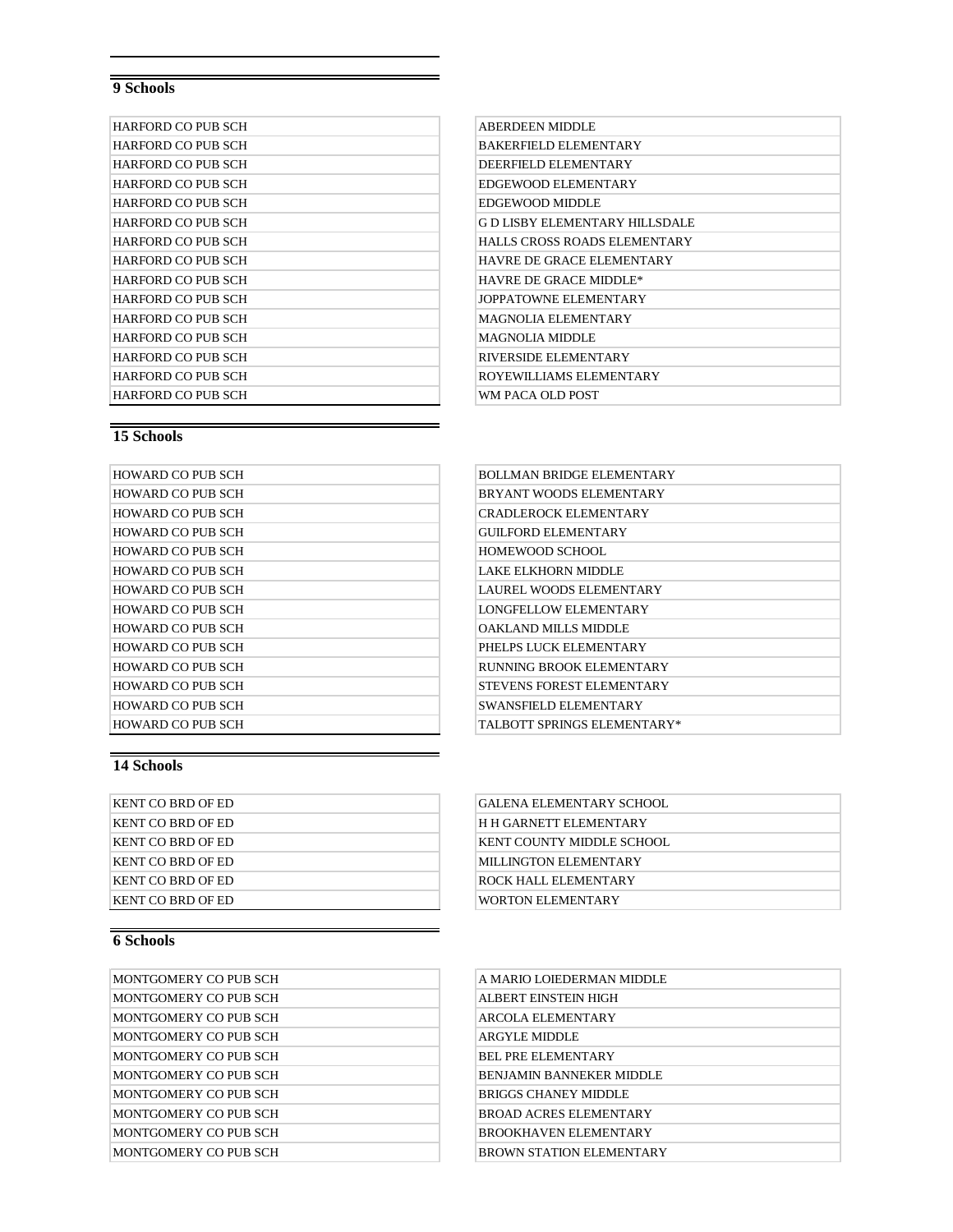| MONTGOMERY CO PUB SCH                          | <b>BURNT MILLS ELEMENTARY</b>                                |
|------------------------------------------------|--------------------------------------------------------------|
| MONTGOMERY CO PUB SCH                          | <b>BURTONSVILLE ELEMENTARY</b>                               |
| MONTGOMERY CO PUB SCH                          | <b>CANNON ROAD ELEMENTARY</b>                                |
| MONTGOMERY CO PUB SCH                          | CAPT JAMES E DALY ELEMENTARY                                 |
| MONTGOMERY CO PUB SCH                          | <b>CLOPPER MILL ELEMENTARY</b>                               |
| MONTGOMERY CO PUB SCH                          | <b>COL E BROOKE LEE MIDDLE</b>                               |
| MONTGOMERY CO PUB SCH                          | <b>CRESTHAVEN ELEMENTARY</b>                                 |
| MONTGOMERY CO PUB SCH                          | DR CHARLES R DREW ELEMENTARY                                 |
| MONTGOMERY CO PUB SCH                          | DR SALLY K RIDE ELEMENTARY                                   |
| MONTGOMERY CO PUB SCH                          | EAST SILVER SPRING ELEMENTARY                                |
| MONTGOMERY CO PUB SCH                          | <b>EASTERN MIDDLE</b>                                        |
| MONTGOMERY CO PUB SCH                          | FAIRLAND ELEMENTARY                                          |
| MONTGOMERY CO PUB SCH                          | FLORA M SINGER ELEMENTARY                                    |
| MONTGOMERY CO PUB SCH                          | FLOWER HILL ELEMENTARY                                       |
| MONTGOMERY CO PUB SCH                          | FOREST KNOLLS ELEMENTARY                                     |
| MONTGOMERY CO PUB SCH                          | FOREST OAK MIDDLE                                            |
| MONTGOMERY CO PUB SCH                          | FRANCIS SCOTT KEY MIDDLE                                     |
| MONTGOMERY CO PUB SCH                          | <b>GAITHERSBURG ELEMENTARY</b>                               |
| MONTGOMERY CO PUB SCH                          | <b>GAITHERSBURG MIDDLE</b>                                   |
| MONTGOMERY CO PUB SCH                          | <b>GALWAY ELEMENTARY</b>                                     |
| MONTGOMERY CO PUB SCH                          | <b>GEORGIAN FOREST ELEMENTARY</b>                            |
| MONTGOMERY CO PUB SCH                          | <b>GLEN HAVEN ELEMENTARY</b>                                 |
| MONTGOMERY CO PUB SCH                          | <b>GLENALLAN ELEMENTARY</b>                                  |
| MONTGOMERY CO PUB SCH                          | <b>GOSHEN ELEMENTARY*</b>                                    |
| MONTGOMERY CO PUB SCH                          | <b>GREENCASTLE ELEMENTARY</b>                                |
| MONTGOMERY CO PUB SCH                          | HARMONY HILLS ELEMENTARY                                     |
| MONTGOMERY CO PUB SCH                          | HIGHLAND ELEMENTARY                                          |
| MONTGOMERY CO PUB SCH                          | JACKSON ROAD ELEMENTARY                                      |
| MONTGOMERY CO PUB SCH                          | JOHN F KENNEDY HIGH                                          |
| MONTGOMERY CO PUB SCH                          | JUDITH A RESNIK ELEMENTARY                                   |
| MONTGOMERY CO PUB SCH                          | <b>KEMP MILL ELEMENTARY</b>                                  |
| MONTGOMERY CO PUB SCH                          | LAKE SENECA ELEMENTARY                                       |
| MONTGOMERY CO PUB SCH                          | MARTIN LUTHER KING JR MIDDLE                                 |
| MONTGOMERY CO PUB SCH                          | <b>MARYVALE ELEMENTARY</b>                                   |
| MONTGOMERY CO PUB SCH                          | <b>MEADOW HALL ELEMENTARY</b>                                |
| MONTGOMERY CO PUB SCH                          | MILL CREEK TOWNE ELEMENTARY                                  |
| MONTGOMERY CO PUB SCH                          | MONTGOMERY KNOLLS ELEMENTARY                                 |
| MONTGOMERY CO PUB SCH                          | MONTGOMERY VILLAGE MIDDLE                                    |
| MONTGOMERY CO PUB SCH                          | NEELSVILLE MIDDLE                                            |
| MONTGOMERY CO PUB SCH                          | NEW HAMPSHIRE ESTATES ELEM                                   |
| MONTGOMERY CO PUB SCH                          | <b>NEWPORT MILL MIDDLE</b>                                   |
| MONTGOMERY CO PUB SCH                          | OAK VIEW ELEMENTARY                                          |
| MONTGOMERY CO PUB SCH                          | PARKLAND MIDDLE                                              |
| MONTGOMERY CO PUB SCH<br>MONTGOMERY CO PUB SCH | PINE CREST ELEMENTARY<br>R SARGENT SHRIVER ELEMENTARY        |
|                                                |                                                              |
| MONTGOMERY CO PUB SCH                          | ROCK VIEW ELEMENTARY                                         |
| MONTGOMERY CO PUB SCH                          | ROLLING TERRACE ELEMENTARY                                   |
| MONTGOMERY CO PUB SCH                          | ROSCOE E NIX ELEMENTARY                                      |
| MONTGOMERY CO PUB SCH<br>MONTGOMERY CO PUB SCH | ROSEMONT ELEMENTARY                                          |
| MONTGOMERY CO PUB SCH                          | S CHRISTA MCAULIFFE ELEMENTARY<br><b>SEOUOYAH ELEMENTARY</b> |
| MONTGOMERY CO PUB SCH                          | SILVER SPRING INTL MIDDLE                                    |
| MONTGOMERY CO PUB SCH                          | <b>SLIGO MIDDLE</b>                                          |
| MONTGOMERY CO PUB SCH                          | <b>SOUTH LAKE ELEMENTARY</b>                                 |
| MONTGOMERY CO PUB SCH                          | STEDWICK ELEMENTARY                                          |
| MONTGOMERY CO PUB SCH                          | STRATHMORE ELEMENTARY                                        |
| MONTGOMERY CO PUB SCH                          | STRAWBERRY KNOLL ELEMENTARY                                  |
| MONTGOMERY CO PUB SCH                          | <b>SUMMIT HALL ELEMENTARY</b>                                |
|                                                |                                                              |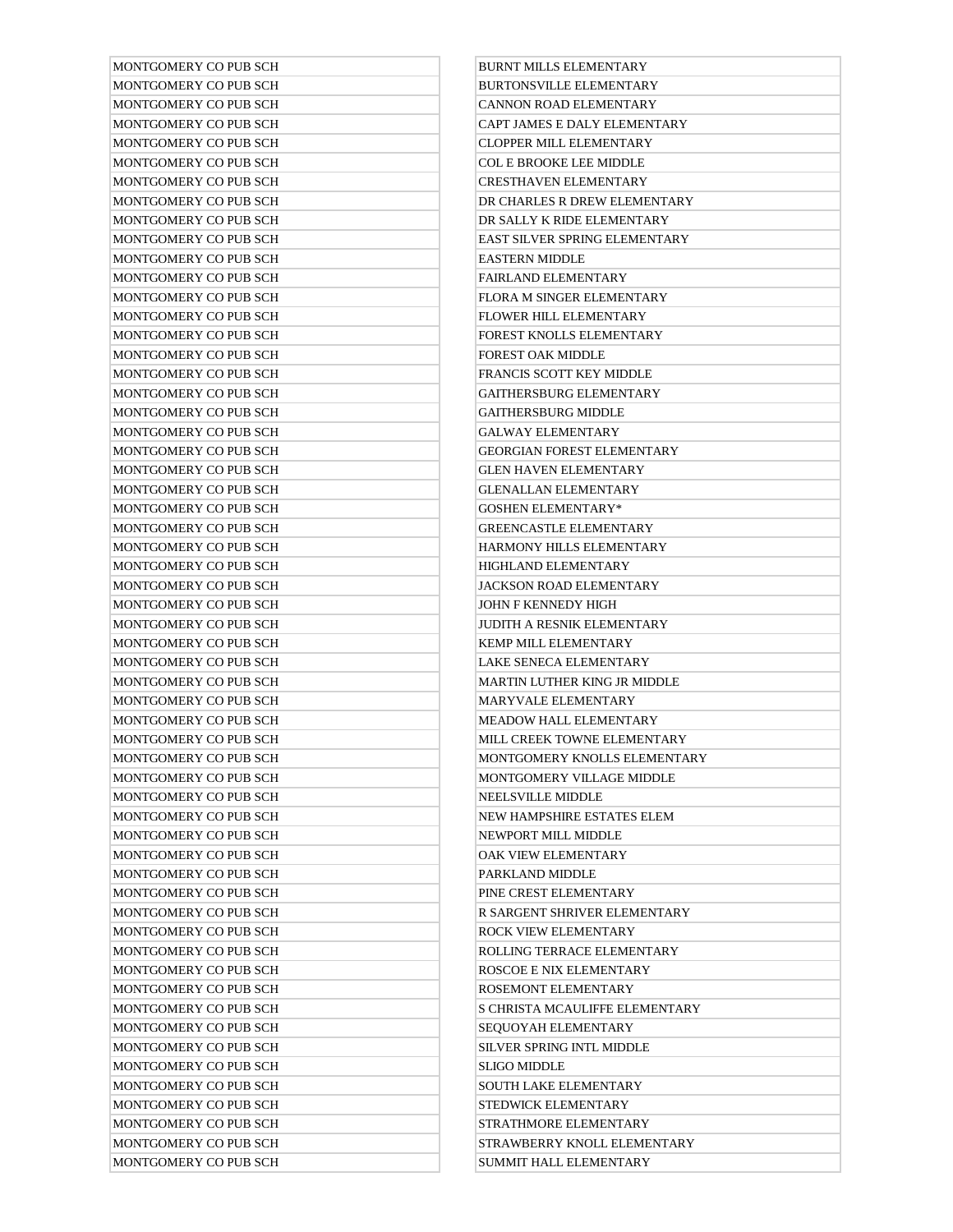| MONTGOMERY CO PUB SCH |
|-----------------------|
| MONTGOMERY CO PUR SCH |
| MONTGOMERY CO PUR SCH |
| MONTGOMERY CO PUR SCH |
| MONTGOMERY CO PUR SCH |
| MONTGOMERY CO PUR SCH |
| MONTGOMERY CO PUB SCH |
| MONTGOMERY CO PUR SCH |
| MONTGOMERY CO PUR SCH |
| MONTGOMERY CO PUB SCH |

### TWINBROOK ELEMENTARY VIERS MILL ELEMENTARY WASHINGTON GROVE ELEMENTARY WATERS LANDING ELEMENTARY WATKINS MILL ELEMENTARY WELLER ROAD ELEMENTARY WHEATON WOODS ELEMENTARY WHETSTONE ELEMENTARY WHITE OAK MIDDLE WM TYLER PAGE ELEMENTARY

| PRINCE GEORGE'S CO. PUBLIC SCHOOL | ALLENWOOD ELEMENTARY               |
|-----------------------------------|------------------------------------|
| PRINCE GEORGE'S CO. PUBLIC SCHOOL | APPLE GROVE ELEMENTARY             |
| PRINCE GEORGE'S CO. PUBLIC SCHOOL | ARDMORE ELEMENTARY                 |
| PRINCE GEORGE'S CO. PUBLIC SCHOOL | ARROWHEAD ELEMENTARY               |
| PRINCE GEORGE'S CO. PUBLIC SCHOOL | <b>AVALON ELEMENTARY</b>           |
| PRINCE GEORGE'S CO. PUBLIC SCHOOL | <b>BADEN ELEMENTARY</b>            |
| PRINCE GEORGE'S CO. PUBLIC SCHOOL | BARNABY MANOR ELEMENTARY           |
| PRINCE GEORGE'S CO. PUBLIC SCHOOL | BELTSVILLE ELEMENTARY              |
| PRINCE GEORGE'S CO. PUBLIC SCHOOL | <b>BERWYN HEIGHTS ELEMENTARY</b>   |
| PRINCE GEORGE'S CO. PUBLIC SCHOOL | BLADENSBURG ELEMENTARY             |
| PRINCE GEORGE'S CO. PUBLIC SCHOOL | <b>BRADBURY HEIGHTS ELEMENTARY</b> |
| PRINCE GEORGE'S CO. PUBLIC SCHOOL | <b>BRANDYWINE ELEMENTARY</b>       |
| PRINCE GEORGE'S CO. PUBLIC SCHOOL | CAPITOL HEIGHTS ELEMENTARY         |
| PRINCE GEORGE'S CO. PUBLIC SCHOOL | CARMODY HILLS ELEMENTARY           |
| PRINCE GEORGE'S CO. PUBLIC SCHOOL | <b>CAROLE HIGHLANDS ELEMENTARY</b> |
| PRINCE GEORGE'S CO. PUBLIC SCHOOL | CATHERINE T REED ELEMENTARY        |
| PRINCE GEORGE'S CO. PUBLIC SCHOOL | CHILLUM ELEMENTARY                 |
| PRINCE GEORGE'S CO. PUBLIC SCHOOL | <b>COLUMBIA PARK ELEMENTARY</b>    |
| PRINCE GEORGE'S CO. PUBLIC SCHOOL | <b>CONCORD ELEMENTARY</b>          |
| PRINCE GEORGE'S CO. PUBLIC SCHOOL | <b>COOL SPRING ELEMENTARY</b>      |
| PRINCE GEORGE'S CO. PUBLIC SCHOOL | <b>COOPER LANE ELEMENTARY</b>      |
| PRINCE GEORGE'S CO. PUBLIC SCHOOL | <b>CORA L RICE ELEMENTARY</b>      |
| PRINCE GEORGE'S CO. PUBLIC SCHOOL | DEERFIELD RUN ELEMENTARY           |
| PRINCE GEORGE'S CO. PUBLIC SCHOOL | DISTRICT HEIGHTS ELEMENTARY        |
| PRINCE GEORGE'S CO. PUBLIC SCHOOL | <b>DOSWELL E BROOKS ELEMENTARY</b> |
| PRINCE GEORGE'S CO. PUBLIC SCHOOL | <b>EXCEL ACADEMY</b>               |
| PRINCE GEORGE'S CO. PUBLIC SCHOOL | <b>FLINTSTONE ELEMENTARY</b>       |
| PRINCE GEORGE'S CO. PUBLIC SCHOOL | FOREST HEIGHTS ELEMENTARY          |
| PRINCE GEORGE'S CO. PUBLIC SCHOOL | FORT FOOTE ELEMENTARY              |
| PRINCE GEORGE'S CO. PUBLIC SCHOOL | FRANCES SCOTT KEY ELEM             |
| PRINCE GEORGE'S CO. PUBLIC SCHOOL | FRANCIS T EVANS ELEMENTARY         |
| PRINCE GEORGE'S CO. PUBLIC SCHOOL | FT WASHINGTON FOREST ELEM          |
| PRINCE GEORGE'S CO. PUBLIC SCHOOL | <b>GAYWOOD ELEMENTARY</b>          |
| PRINCE GEORGE'S CO. PUBLIC SCHOOL | <b>GLASSMANOR ELEMENTARY</b>       |
| PRINCE GEORGE'S CO. PUBLIC SCHOOL | <b>GREENBELT ELEMENTARY</b>        |
| PRINCE GEORGE'S CO. PUBLIC SCHOOL | H W WHEATLY EARLY CHILHOOD CTR     |
| PRINCE GEORGE'S CO. PUBLIC SCHOOL | HIGHLAND PARK ELEMENTARY           |
| PRINCE GEORGE'S CO. PUBLIC SCHOOL | HILLCREST HEIGHTS ELEMENTARY       |
| PRINCE GEORGE'S CO. PUBLIC SCHOOL | HOLLYWOOD ELEMENTARY               |
| PRINCE GEORGE'S CO. PUBLIC SCHOOL | HYATTSVILLE ELEMENTARY             |
| PRINCE GEORGE'S CO. PUBLIC SCHOOL | INDIAN QUEEN ELEMENTARY            |
| PRINCE GEORGE'S CO. PUBLIC SCHOOL | <b>J FRANK DENT ELEMENTARY</b>     |
| PRINCE GEORGE'S CO. PUBLIC SCHOOL | <b>JAMES H HARRISON ELEMENTARY</b> |
| PRINCE GEORGE'S CO. PUBLIC SCHOOL | JOHN H BAYNE ELEMENTARY            |
| PRINCE GEORGE'S CO. PUBLIC SCHOOL | JUDGE SYLVANIA WOODS ELEMENTAI     |

| ALLENWOOD ELEMENTARY               |
|------------------------------------|
| APPLE GROVE ELEMENTARY             |
| ARDMORE ELEMENTARY                 |
| ARROWHEAD ELEMENTARY               |
| AVALON ELEMENTARY                  |
| <b>BADEN ELEMENTARY</b>            |
| <b>BARNABY MANOR ELEMENTARY</b>    |
| <b>BELTSVILLE ELEMENTARY</b>       |
| <b>BERWYN HEIGHTS ELEMENTARY</b>   |
| <b>BLADENSBURG ELEMENTARY</b>      |
| <b>BRADBURY HEIGHTS ELEMENTARY</b> |
| <b>BRANDYWINE ELEMENTARY</b>       |
| <b>CAPITOL HEIGHTS ELEMENTARY</b>  |
| <b>CARMODY HILLS ELEMENTARY</b>    |
| CAROLE HIGHLANDS ELEMENTARY        |
| CATHERINE T REED ELEMENTARY        |
| <b>CHILLUM ELEMENTARY</b>          |
| <b>COLUMBIA PARK ELEMENTARY</b>    |
| <b>CONCORD ELEMENTARY</b>          |
| <b>COOL SPRING ELEMENTARY</b>      |
| <b>COOPER LANE ELEMENTARY</b>      |
| <b>CORA L RICE ELEMENTARY</b>      |
| DEERFIELD RUN ELEMENTARY           |
| DISTRICT HEIGHTS ELEMENTARY        |
| DOSWELL E BROOKS ELEMENTARY        |
| <b>EXCEL ACADEMY</b>               |
| <b>FLINTSTONE ELEMENTARY</b>       |
| FOREST HEIGHTS ELEMENTARY          |
| FORT FOOTE ELEMENTARY              |
| FRANCES SCOTT KEY ELEM             |
| FRANCIS T EVANS ELEMENTARY         |
| FT WASHINGTON FOREST ELEM          |
| GAYWOOD ELEMENTARY                 |
| GLASSMANOR ELEMENTARY              |
| GREENBELT ELEMENTARY               |
| H W WHEATLY EARLY CHILHOOD CTR     |
| HIGHLAND PARK ELEMENTARY           |
| HILLCREST HEIGHTS ELEMENTARY       |
| HOLLYWOOD ELEMENTARY               |
| <b>HYATTSVILLE ELEMENTARY</b>      |
| INDIAN QUEEN ELEMENTARY            |
| J FRANK DENT ELEMENTARY            |
| <b>JAMES H HARRISON ELEMENTARY</b> |
| JOHN H BAYNE ELEMENTARY            |
| JUDGE SYLVANIA WOODS ELEMENTAR     |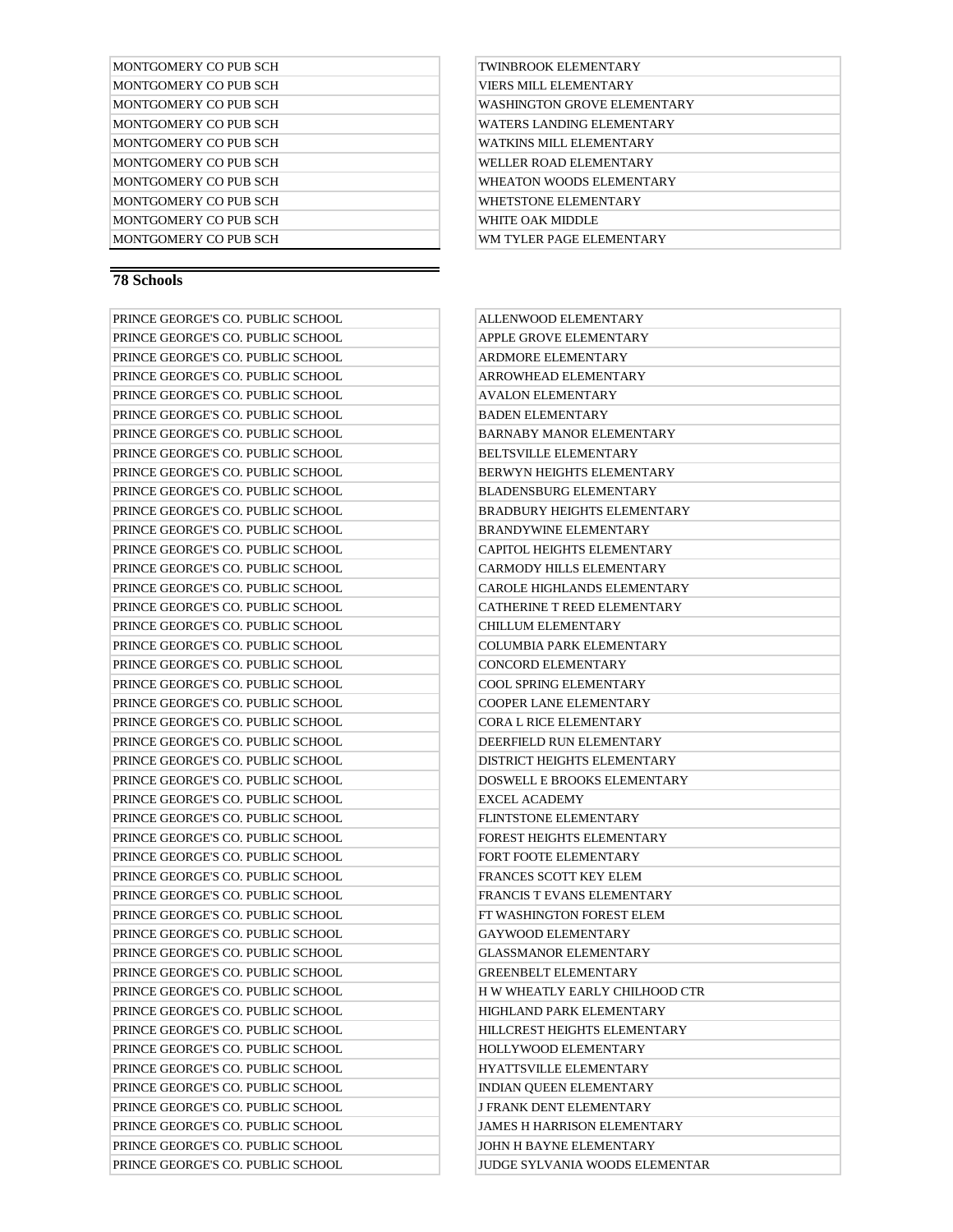| PRINCE GEORGE'S CO. PUBLIC SCHOOL | KENMOOR EARLY CHILDHOOD CENTER               |
|-----------------------------------|----------------------------------------------|
| PRINCE GEORGE'S CO. PUBLIC SCHOOL | KETTERING ELEMENTARY                         |
| PRINCE GEORGE'S CO. PUBLIC SCHOOL | KINGSFORD ELEMENTARY                         |
| PRINCE GEORGE'S CO. PUBLIC SCHOOL | LAKE ARBOR ELEMENTARY                        |
| PRINCE GEORGE'S CO. PUBLIC SCHOOL | LAUREL ELEMENTARY                            |
| PRINCE GEORGE'S CO. PUBLIC SCHOOL | <b>LONGFIELDS ELEMENTARY</b>                 |
| PRINCE GEORGE'S CO. PUBLIC SCHOOL | <b>MAGNOLIA ELEMENTARY</b>                   |
| PRINCE GEORGE'S CO. PUBLIC SCHOOL | <b>MARLTON ELEMENTARY</b>                    |
| PRINCE GEORGE'S CO. PUBLIC SCHOOL | <b>MARY HARRIS "MOTHER" JONES ELEMENTARY</b> |
| PRINCE GEORGE'S CO. PUBLIC SCHOOL | MELWOOD ELEMENTARY                           |
| PRINCE GEORGE'S CO. PUBLIC SCHOOL | MONTPELIER ELEMENTARY                        |
| PRINCE GEORGE'S CO. PUBLIC SCHOOL | NORTH FORESTVILLE ELEMENTARY                 |
| PRINCE GEORGE'S CO. PUBLIC SCHOOL | NORTHVIEW ELEMENTARY*                        |
| PRINCE GEORGE'S CO. PUBLIC SCHOOL | OAKLANDS ELEMENTARY                          |
| PRINCE GEORGE'S CO. PUBLIC SCHOOL | <b>OVERLOOK SPANISH IMMERSION</b>            |
| PRINCE GEORGE'S CO. PUBLIC SCHOOL | OXON HILL ELEMENTARY                         |
| PRINCE GEORGE'S CO. PUBLIC SCHOOL | PAINT BRANCH ELEMENTARY                      |
| PRINCE GEORGE'S CO. PUBLIC SCHOOL | PANORAMA ELEMENTARY                          |
| PRINCE GEORGE'S CO. PUBLIC SCHOOL | PATUXENT ELEMENTARY                          |
| PRINCE GEORGE'S CO. PUBLIC SCHOOL | PERRYWOOD ELEMENTARY                         |
| PRINCE GEORGE'S CO. PUBLIC SCHOOL | PHYLLIS E WILLIAMS SPANISH IMMERSION         |
| PRINCE GEORGE'S CO. PUBLIC SCHOOL | POINTER RIDGE ELEMENTARY*                    |
| PRINCE GEORGE'S CO. PUBLIC SCHOOL | POTOMAC LANDING ELEMENTARY                   |
| PRINCE GEORGE'S CO. PUBLIC SCHOOL | PRINCETON ELEMENTARY                         |
| PRINCE GEORGE'S CO. PUBLIC SCHOOL | RIDGECREST ELEMENTARY                        |
| PRINCE GEORGE'S CO. PUBLIC SCHOOL | ROBERT R GRAY ELEMENTARY                     |
| PRINCE GEORGE'S CO. PUBLIC SCHOOL | ROCKLEDGE ELEMENTARY*                        |
| PRINCE GEORGE'S CO. PUBLIC SCHOOL | ROSA L PARKS ELEMENTARY                      |
| PRINCE GEORGE'S CO. PUBLIC SCHOOL | ROSARYVILLE ELEMENTARY                       |
| PRINCE GEORGE'S CO. PUBLIC SCHOOL | ROSE VALLEY ELEMENTARY                       |
| PRINCE GEORGE'S CO. PUBLIC SCHOOL | SAMUEL CHASE ELEMENTARY                      |
| PRINCE GEORGE'S CO. PUBLIC SCHOOL | SAMUEL P MASSIE ELEMENTARY                   |
| PRINCE GEORGE'S CO. PUBLIC SCHOOL | <b>SCOTCH TOWN HILLS ELEMENTARY</b>          |
| PRINCE GEORGE'S CO. PUBLIC SCHOOL | <b>SEABROOK ELEMENTARY</b>                   |
| PRINCE GEORGE'S CO. PUBLIC SCHOOL | <b>SEAT PLEASANT ELEMENTARY</b>              |
| PRINCE GEORGE'S CO. PUBLIC SCHOOL | <b>SKYLINE ELEMENTARY</b>                    |
| PRINCE GEORGE'S CO. PUBLIC SCHOOL | SUITLAND ELEMENTARY                          |
| PRINCE GEORGE'S CO. PUBLIC SCHOOL | TAYAC ELEMENTARY                             |
| PRINCE GEORGE'S CO. PUBLIC SCHOOL | TURNING POINT ACADEMY                        |
| PRINCE GEORGE'S CO. PUBLIC SCHOOL | UNIVERSITY PARK ELEMENTARY                   |
| PRINCE GEORGE'S CO. PUBLIC SCHOOL | VALLEY VIEW ELEMENTARY                       |
| PRINCE GEORGE'S CO. PUBLIC SCHOOL | VANSVILLE ELEMENTARY                         |
| PRINCE GEORGE'S CO. PUBLIC SCHOOL | WALDON WOODS ELEMENTARY                      |
| PRINCE GEORGE'S CO. PUBLIC SCHOOL | WILLIAM BEANES ELEMENTARY                    |
| PRINCE GEORGE'S CO. PUBLIC SCHOOL | WILLIAM W HALL ACADEMY                       |
| PRINCE GEORGE'S CO. PUBLIC SCHOOL | WOODMORE ELEMENTARY*                         |
| PRINCE GEORGE'S CO. PUBLIC SCHOOL | WOODRIDGE ELEMENTARY                         |
|                                   |                                              |

| <b>OUEEN ANNES CO BD OF ED</b> | ANCHOR POINT ACADEMY            |
|--------------------------------|---------------------------------|
| <b>OUEEN ANNES CO BD OF ED</b> | <b>ISUDLERSVILLE ELEMENTARY</b> |
| <b>OUEEN ANNES CO BD OF ED</b> | SUDLERSVILLE MIDDLE             |

## **3 Schools**

ST MARYS CO PUB SCH DYNARD ELEMENTARY

| KENMOOR EARLY CHILDHOOD CENTER               |
|----------------------------------------------|
| <b>KETTERING ELEMENTARY</b>                  |
| KINGSFORD ELEMENTARY                         |
| <b>LAKE ARBOR ELEMENTARY</b>                 |
| <b>LAUREL ELEMENTARY</b>                     |
| <b>LONGFIELDS ELEMENTARY</b>                 |
| <b>MAGNOLIA ELEMENTARY</b>                   |
| <b>MARLTON ELEMENTARY</b>                    |
| <b>MARY HARRIS "MOTHER" JONES ELEMENTARY</b> |
| <b>MELWOOD ELEMENTARY</b>                    |
| MONTPELIER ELEMENTARY                        |
| NORTH FORESTVILLE ELEMENTARY                 |
| NORTHVIEW ELEMENTARY*                        |
| <b>OAKLANDS ELEMENTARY</b>                   |
| OVERLOOK SPANISH IMMERSION                   |
| <b>OXON HILL ELEMENTARY</b>                  |
| PAINT BRANCH ELEMENTARY                      |
| PANORAMA ELEMENTARY                          |
| PATUXENT ELEMENTARY                          |
| PERRYWOOD ELEMENTARY                         |
| PHYLLIS E WILLIAMS SPANISH IMMERSION         |
| POINTER RIDGE ELEMENTARY*                    |
| POTOMAC LANDING ELEMENTARY                   |
| PRINCETON ELEMENTARY                         |
| RIDGECREST ELEMENTARY                        |
| ROBERT R GRAY ELEMENTARY                     |
| <b>ROCKLEDGE ELEMENTARY*</b>                 |
| ROSA L PARKS ELEMENTARY                      |
| ROSARYVILLE ELEMENTARY                       |
| ROSE VALLEY ELEMENTARY                       |
| <b>SAMUEL CHASE ELEMENTARY</b>               |
| <b>SAMUEL P MASSIE ELEMENTARY</b>            |
| <b>SCOTCH TOWN HILLS ELEMENTARY</b>          |
| SEABROOK ELEMENTARY                          |
| <b>SEAT PLEASANT ELEMENTARY</b>              |
| <b>SKYLINE ELEMENTARY</b>                    |
| SUITLAND ELEMENTARY                          |
| TAYAC ELEMENTARY                             |
| TURNING POINT ACADEMY                        |
| UNIVERSITY PARK ELEMENTARY                   |
| <b>VALLEY VIEW ELEMENTARY</b>                |
| <b>VANSVILLE ELEMENTARY</b>                  |
| <b>WALDON WOODS ELEMENTARY</b>               |
| WILLIAM BEANES ELEMENTARY                    |
| WILLIAM W HALL ACADEMY                       |
| WOODMORE ELEMENTARY*                         |
| WOODRIDGE ELEMENTARY                         |
|                                              |

| ANCHOR POINT ACADEMY     |
|--------------------------|
| 'SUDLERSVILLE ELEMENTARY |
| SUDLERSVILLE MIDDLE      |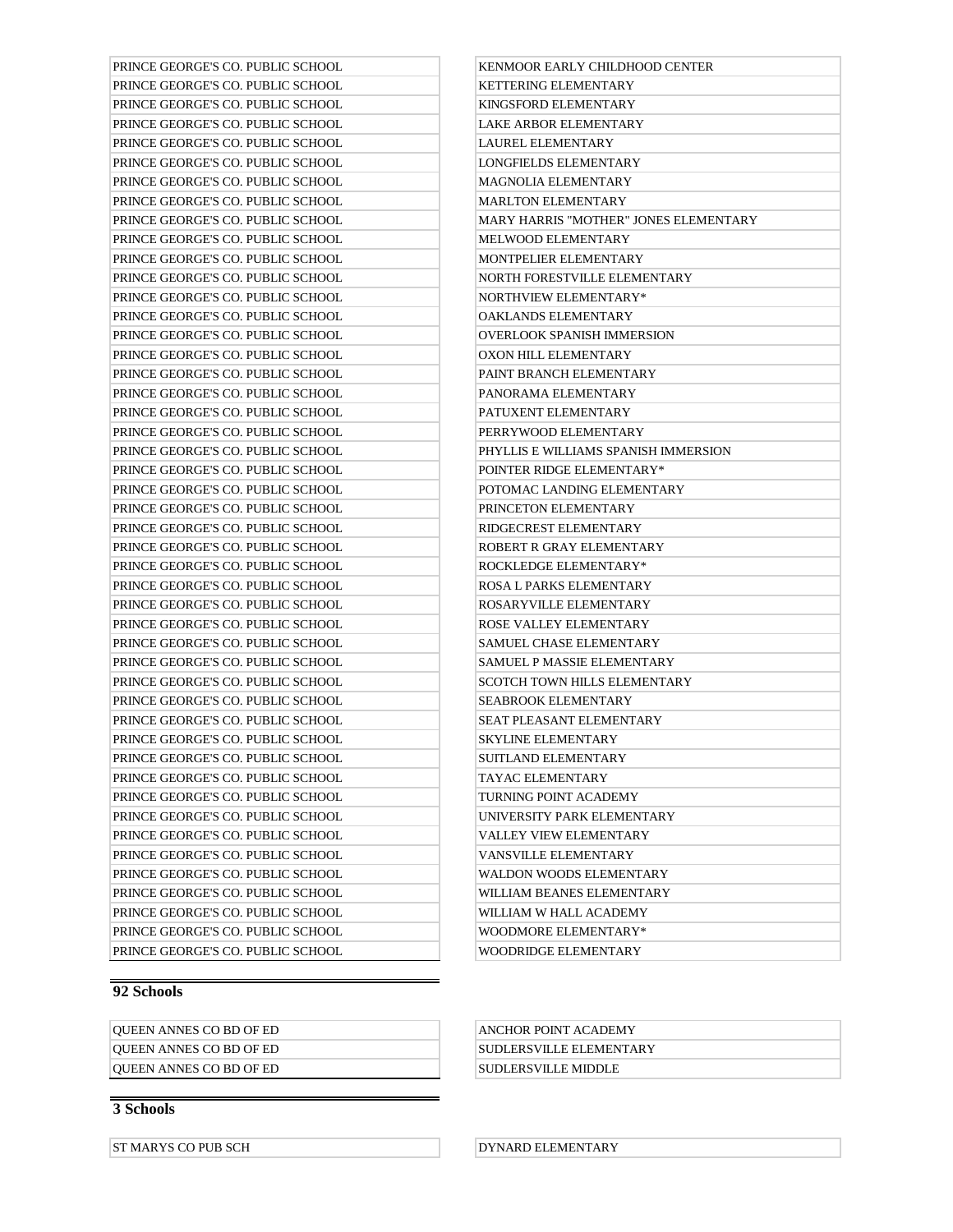| ST MARYS CO PUR SCH  |
|----------------------|
| ST MARYS CO PUB SCH  |
| ST MARYS CO PUR SCH  |
| IST MARYS CO PUB SCH |
| ST MARYS CO PUB SCH  |
| IST MARYS CO PUB SCH |
| ST MARYS CO PUR SCH  |
| ST MARYS CO PUB SCH  |
|                      |

| SOMERSET CO PUB SCH | CARTER G WOODSON ELEMENTARY |
|---------------------|-----------------------------|
| SOMERSET CO PUB SCH | DEAL ISLAND SCHOOL          |
| SOMERSET CO PUB SCH | <b>GREENWOOD ELEMENTARY</b> |
| SOMERSET CO PUB SCH | INTERMEDIATE SCHOOL         |
| SOMERSET CO PUB SCH | PRINCESS ANNE ELEMENTARY    |

## **5 Schools**

| TALBOT CO PUB SCH | EASTON ELEMENTARY      |
|-------------------|------------------------|
| TALBOT CO PUB SCH | EASTON MIDDLE          |
| TALBOT CO PUB SCH | TILGHMAN ELEMENTARY    |
| TALBOT CO PUB SCH | WHITE MARSH ELEMENTARY |

## **4 Schools**

| <b>WASHINGTON CO PUB SCH</b> | <b>ANTIETAM ACADEMY</b>              |
|------------------------------|--------------------------------------|
| WASHINGTON CO PUB SCH        | <b>BESTER ELEMENTARY</b>             |
| WASHINGTON CO PUB SCH        | CASCADE SCHOOL                       |
| WASHINGTON CO PUB SCH        | CONOCOCHEAGUE ELEMENTARY             |
| WASHINGTON CO PUB SCH        | E RUSSELL HICKS MIDDLE               |
| WASHINGTON CO PUB SCH        | <b>EASTERN ELEMENTARY</b>            |
| <b>WASHINGTON CO PUB SCH</b> | <b>EMMA K DOUB ELEMENTARY</b>        |
| <b>WASHINGTON CO PUB SCH</b> | FOUNTAINDALE ELEMENTARY              |
| WASHINGTON CO PUB SCH        | FUNKSTOWN ELEMENTARY                 |
| <b>WASHINGTON CO PUB SCH</b> | <b>HANCOCK ELEMENTARY</b>            |
| <b>WASHINGTON CO PUB SCH</b> | HANCOCK MIDDLE SENIOR HIGH           |
| <b>WASHINGTON CO PUB SCH</b> | <b>HICKORY ELEMENTARY</b>            |
| WASHINGTON CO PUB SCH        | LINCOLNSHIRE ELEMENTARY              |
| <b>WASHINGTON CO PUB SCH</b> | MAUGANSVILLE ELEMENTARY              |
| WASHINGTON CO PUB SCH        | NORTH HAGERSTOWN HIGH                |
| WASHINGTON CO PUB SCH        | NORTHERN MIDDLE*                     |
| WASHINGTON CO PUB SCH        | PANGBORN ELEMENTARY                  |
| WASHINGTON CO PUB SCH        | RUTH ANN MONROE PRIMARY              |
| <b>WASHINGTON CO PUB SCH</b> | <b>SALEM AVENUE ELEMENTARY</b>       |
| WASHINGTON CO PUB SCH        | SOUTH HAGERSTOWN HIGH                |
| WASHINGTON CO PUB SCH        | SPRINGFIELD MIDDLE                   |
| <b>WASHINGTON CO PUB SCH</b> | <b>WASHINGTON CO FAMILY CENTER</b>   |
| WASHINGTON CO PUB SCH        | WASHINGTON CO JOB DEVELOPMENT CENTER |
| WASHINGTON CO PUB SCH        | WESTERN HEIGHTS MIDDLE               |
| <b>WASHINGTON CO PUB SCH</b> | WILLIAMSPORT ELEMENTARY              |
| WASHINGTON CO PUB SCH        | WILLIAMSPORT HIGH                    |
| <b>WASHINGTON CO PUB SCH</b> | WINTER STREET ELEMENTARY             |

FAIRLEAD ACADEMY I FAIRLEAD ACADEMY II

GEORGE WASHINGTON CARVER ELEMENTARY SCHOOL

GREEN HOLLY SCHOOL

LEXINGTON PARK ELEMENTARY

PARK HALL ELEMENTARY

RIDGE ELEMENTARY

SPRING RIDGE MIDDLE

| CARTER G WOODSON ELEMENTARY |
|-----------------------------|
| DEAL ISLAND SCHOOL          |
| <b>GREENWOOD ELEMENTARY</b> |
| <b>INTERMEDIATE SCHOOL</b>  |
| PRINCESS ANNE ELEMENTARY    |

| EASTON ELEMENTARY      |
|------------------------|
| EASTON MIDDLE          |
| ITII GHMAN EI EMENTARY |
| WHITE MARSH ELEMENTARY |

| <b>ANTIETAM ACADEMY</b>              |
|--------------------------------------|
| <b>BESTER ELEMENTARY</b>             |
| CASCADE SCHOOL                       |
| CONOCOCHEAGUE ELEMENTARY             |
| E RUSSELL HICKS MIDDLE               |
| <b>EASTERN ELEMENTARY</b>            |
| EMMA K DOUB ELEMENTARY               |
| FOUNTAINDALE ELEMENTARY              |
| FUNKSTOWN ELEMENTARY                 |
| HANCOCK ELEMENTARY                   |
| HANCOCK MIDDLE SENIOR HIGH           |
| <b>HICKORY ELEMENTARY</b>            |
| LINCOLNSHIRE ELEMENTARY              |
| MAUGANSVILLE ELEMENTARY              |
| NORTH HAGERSTOWN HIGH                |
| NORTHERN MIDDLE*                     |
| PANGBORN ELEMENTARY                  |
| RUTH ANN MONROE PRIMARY              |
| <b>SALEM AVENUE ELEMENTARY</b>       |
| SOUTH HAGERSTOWN HIGH                |
| <b>SPRINGFIELD MIDDLE</b>            |
| <b>WASHINGTON CO FAMILY CENTER</b>   |
| WASHINGTON CO JOB DEVELOPMENT CENTER |
| WESTERN HEIGHTS MIDDLE               |
| WILLIAMSPORT ELEMENTARY              |
| WILLIAMSPORT HIGH                    |
| WINTER STREET ELEMENTARY             |